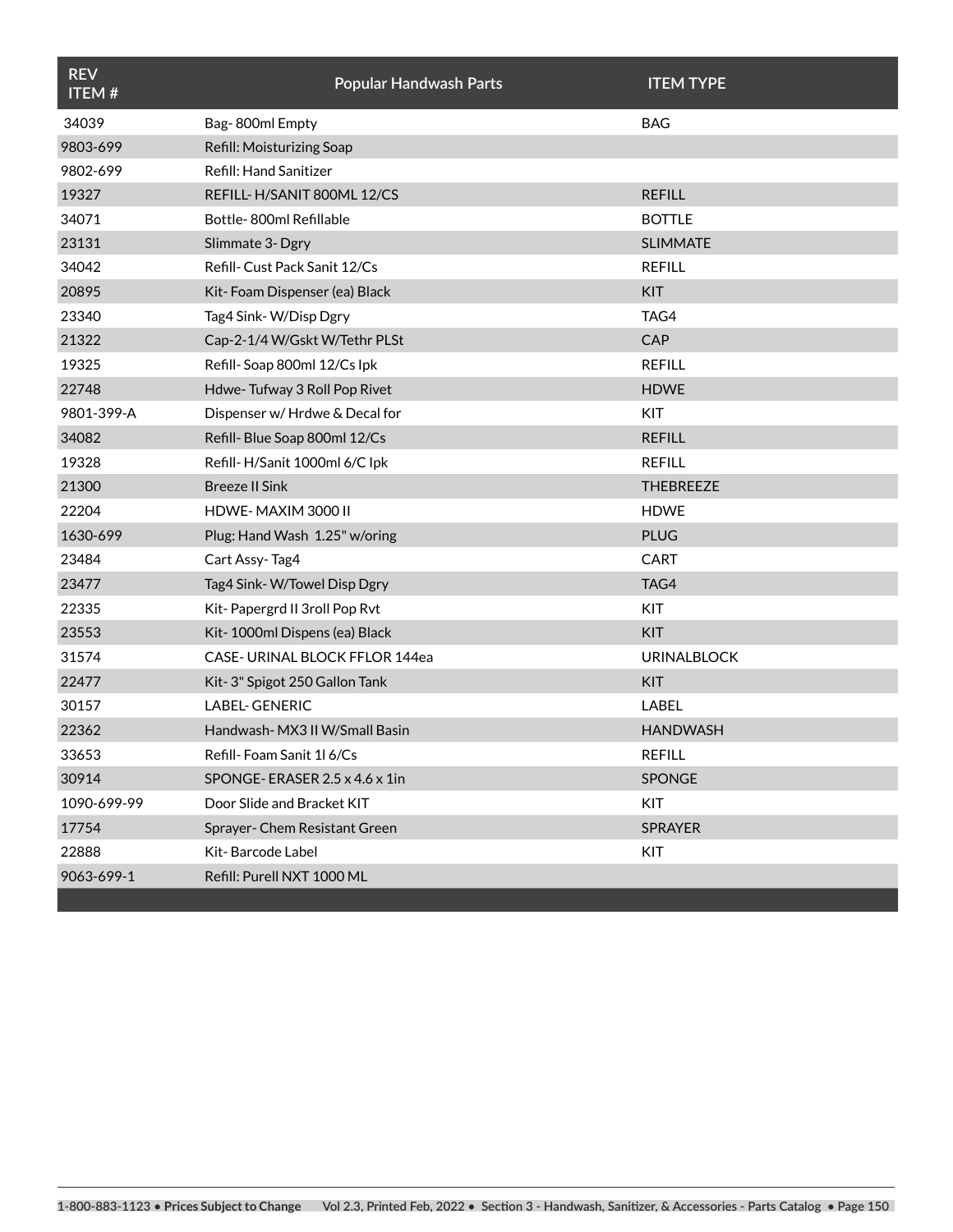| <b>REV</b><br>ITEM# | <b>Popular Reestroom Parts</b> | <b>ITEM TYPE</b>     |
|---------------------|--------------------------------|----------------------|
| 16845               | Kit-Papergrd 2 Roll Pop Rivet  | KIT                  |
| 34038               | Cap-Deb Refill                 | CAP                  |
| 9927-699            | Bottle-1 Liter                 |                      |
| 22340               | Hdwe-Liberty W/3 Roll Prgrd    | <b>HDWE</b>          |
| 20855               | Kit-High Rise Roof/Upper Door  | <b>KIT</b>           |
| 9805-699            | Refill: Toilet Seat Cleaner    |                      |
| 22337               | Kit-Papergrd II 3roll Pushcap  | KIT                  |
| 8592-605-99         | Pro 12 Handwash Station KIT    | <b>PRO12</b>         |
| 33652               | Refill-Foam Soap 1l 6/Cs       | <b>REFILL</b>        |
| 23048-99            | "Mirror 6""x 8""SS"            | <b>KIT</b>           |
| 31297               | BOTTLE-32oz NATURAL ROUND      | <b>BOTTLE</b>        |
| 1846-699            | Lid Rod                        | <b>ROD</b>           |
| 19103               | Kit-MX3 V/P Adapter Dgry       | <b>KIT</b>           |
| 3800-10             | Hasp-Door Large                | <b>HASP</b>          |
| 18702               | Kit-HT1 Hasp                   | <b>KIT</b>           |
| 22917               | Molded Gray 3 Roll TP Holder   | <b>KIT</b>           |
| 30405               | BOTTLE-32oz NAT GR/100 28/400  | <b>CONTAINER</b>     |
| 40082               | Handwash-Agwash                | <b>HANDWASH</b>      |
| 23618               | Kit-Replacement Spring Brkt    | KIT                  |
| 23553               | Kit-1000ml Dispenser ComboSoap | <b>KIT</b>           |
| 8820-599            | Sanitizer Station (Tower Only) | <b>TOWER</b>         |
| 20856               | Kit-High Rise Lift             | <b>KIT</b>           |
| 1111-699-99         | Indicator Kit - Complete       | KIT                  |
| 16928               | KIT-PAPERGRD 2 ROLL PUSH CAP   | <b>KIT</b>           |
| 23044               | Gray Vent Screen - Complete    | KIT                  |
| 1091-799-99         | Wind Cable and Brackets - KIT  | <b>KIT</b>           |
| 19326               | Refill-Soap 1000ml 10/Cs lpk   | <b>REFILL</b>        |
| 19009               | Refill- Gel Alch Sani 1l 8/Cs  | <b>REFILL</b>        |
| 8594-705            | Pro 12 W/ Promount Kit         | <b>PRO12</b>         |
| 32384               | BOX- URINAL SCREEN MBRZ 12/PER | <b>URINALSCREENS</b> |
| 17037               | Kit-Papergrd 2 Roll Expan Riv  | KIT                  |
| 33626               | Screen- Urinal Lavn Clr 72/Cs  | <b>URINALSCREENS</b> |
| 34075               | Refill- Gel Alch Sani 1l 6/Cs  | <b>REFILL</b>        |
| 1122-302-40         | High Rise Kit - Molded Skid    | <b>KIT</b>           |
| 18696               | Spindle- Pg 3 Roll Pvc 16 Inch | SPINDLE              |
| 8263-620-C          | Pro 22 Handwash Station        | <b>PRO22</b>         |
| 1021-699-99         | Axxis/Vantage Hinge Kit        | <b>KIT</b>           |